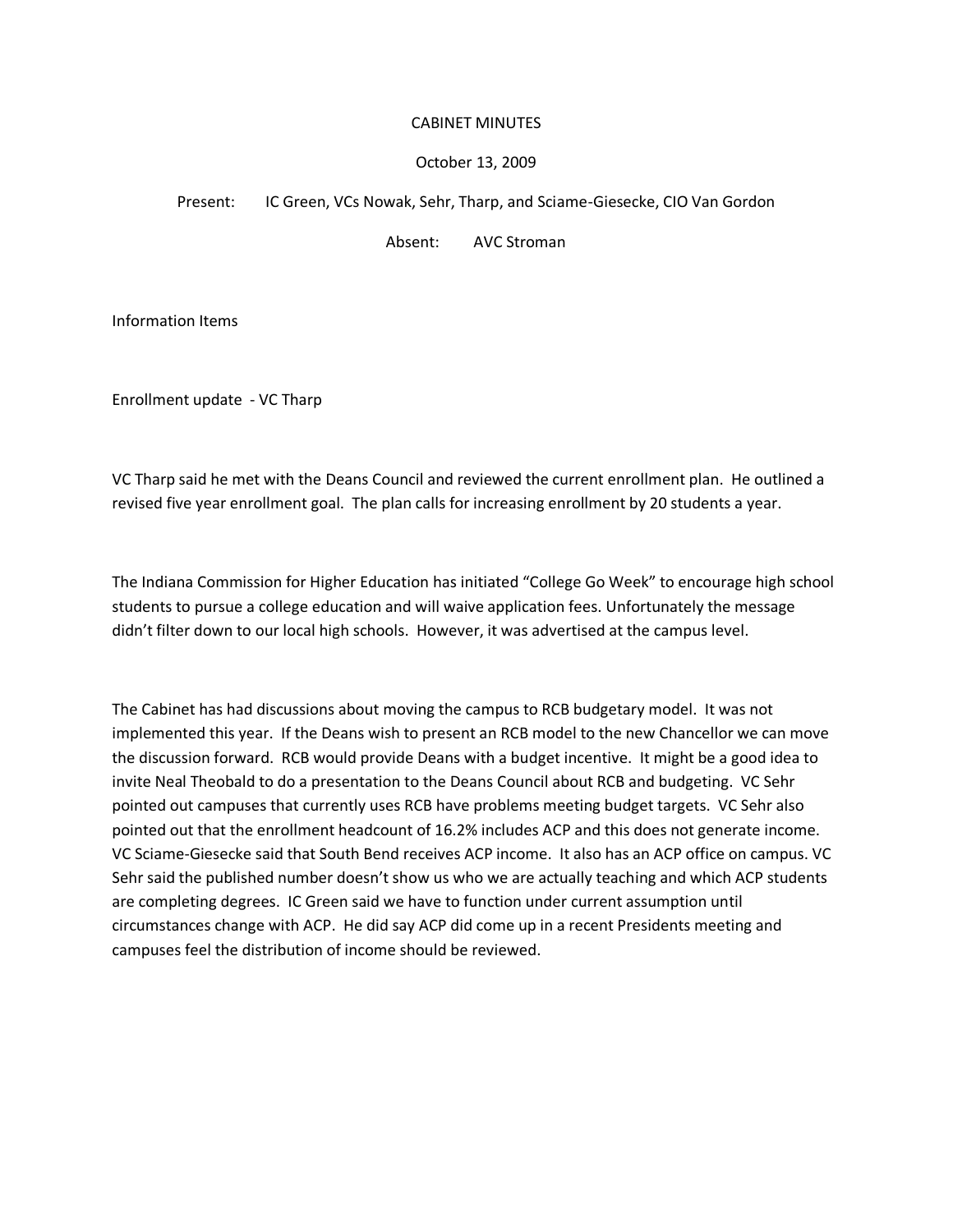Budget Update - VC Sehr

He did share with Cabinet how stimulus money may impact R&R. IU has been notified that the 1% (\$108,000) that was held back by Governor Daniels in fiscal 08, and that will come to us using ARRA funds, must be used for R&R. He also shared with the Cabinet the State's announcement yesterday that state revenues for the first quarter of 2010 was \$254 million, or 8%, below estimates. The next few years will present a series of budget challenges. Neil Theobald sent an email suggesting we may need to take further steps to protect our academic mission in the face of tightening resources. The following options were outlined such as the option of changing 12-month PAE Staff employees to 10-month positions at 10/12 pay, but with 12 months of benefits (similar to faculty) and departments can use the short work break policy to grant unpaid leave for 30 days or more to a staff employee. Administration would have to make these decisions about employment time; employees would be consulted. The policy in place would need to be modified to adopt this approach to biweekly staff. Also we will only refill or create mission critical positions. IC Green pointed out we are currently doing this now. He suggested we have a plan showing what we have already done to consolidate positions, eliminate positions, and expand the role of existing positions. He asked VCs Tharp, Sehr, and Sciame Giesecke to outline a proactive response on this issue to send to VP Theobald. VC Sciame-Giesecke pointed out that IUB and IUPUI have larger staff in their offices and ours have about one or two people. IC Green said Bruce Berglund is our representative to the President's Cabinet and he has told him we have reduced our staff. IC Green remembers a few years ago when there was a push for SES centralization but at a cost of 11.5 million dollars.

IC Green also pointed out our growing Hispanic population in the area and asked if we are meeting the needs of these students? VC Sciame Giesecke said that JR Pico knows a lot of these students and is helping in the recruitment of these students in various ways and Carlos Zapata is an academic advisor. He said studies show these families like to stay close to home. It is estimated the Hispanic population will be the nation's largest student pool by 2050.

Diversity – AVC Stroman

There was no diversity update

New Business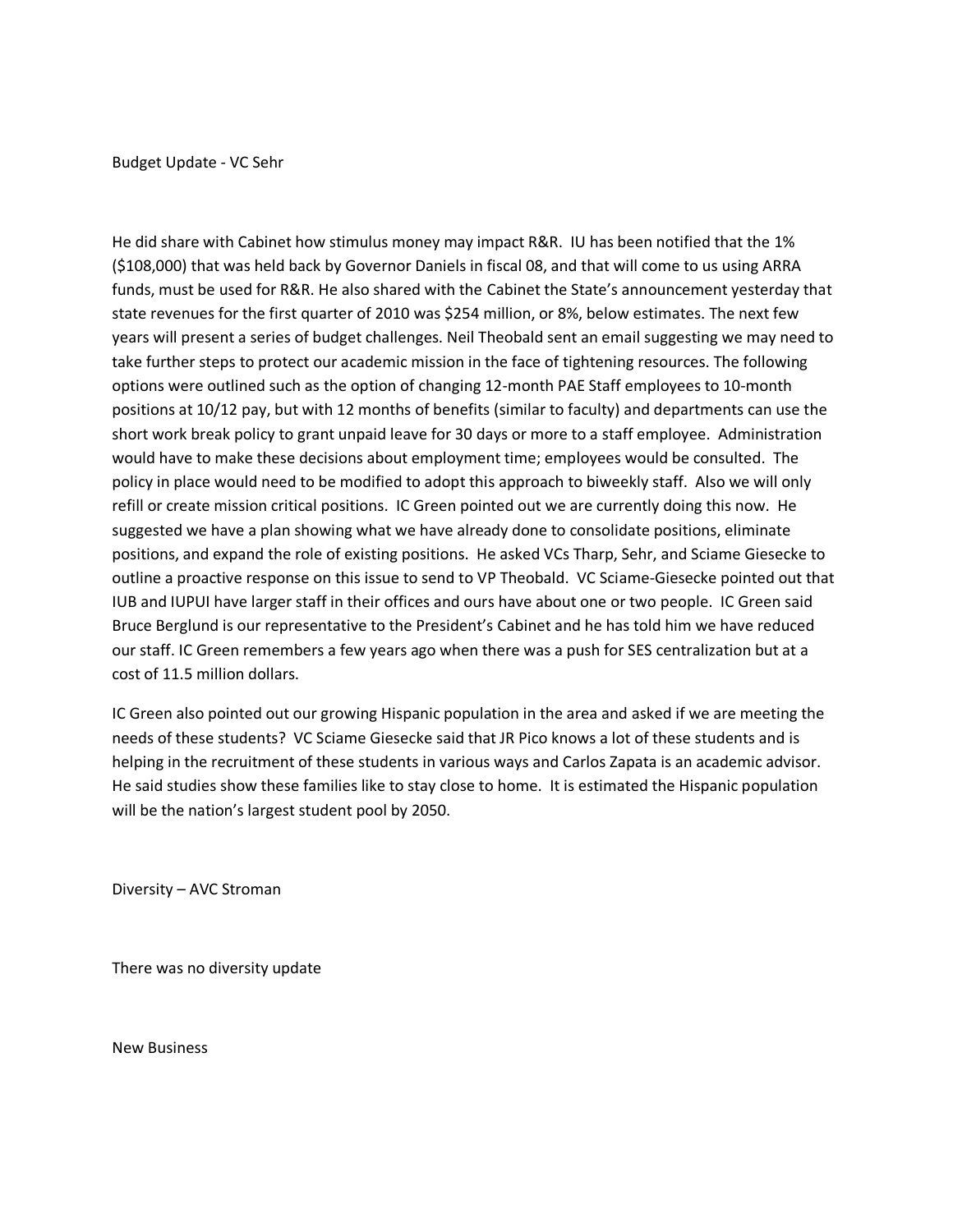Update on finalized major projects – S. Green

The following are approved projects:

- · Hunt Hall cooling tower:
- o The cost may be less than estimated and R&R money will be used.
- § Estimated cost \$200,00

· Digital Signage:

o Hardware has been received and waiting on specifics for installation such as wiring. Target date for implementation is the beginning of the spring semester.

- § Estimated cost \$100,000
- · Roof Repair and work (Main bldg.):
- o One portion of the work has been completed
- § Estimated cost of entire project \$94,000 mostly R&R funds)

· Kresge Carpet: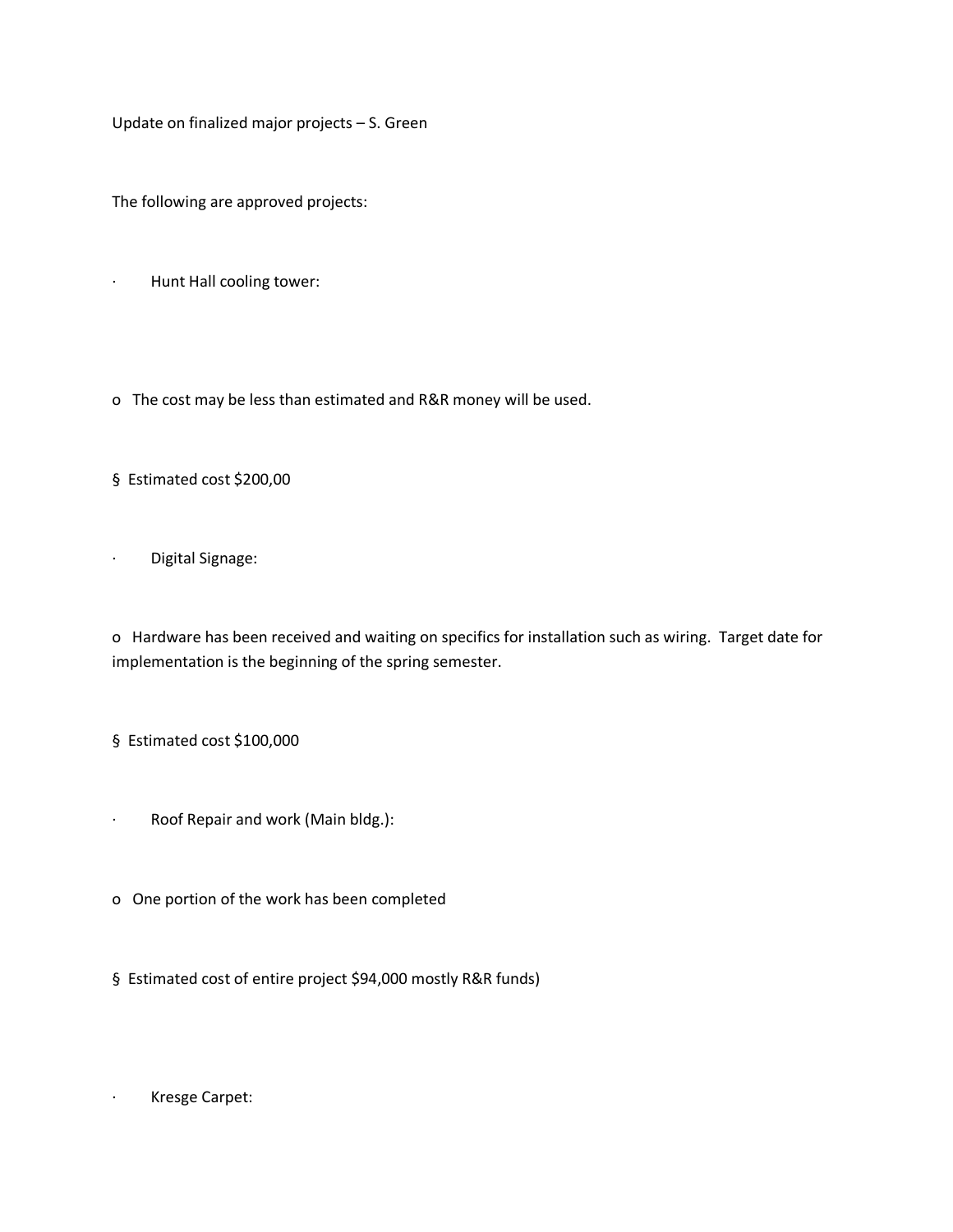o Carpet sample from IU Architect office was sent for our approval. The Chancellor and Director of Physical Plant felt it needed to have more blue in the design. Sample was sent back to architects office with our request for additional samples.

§ Estimated cost of \$60,000

· East Stair well:

o Has been painted

§ \$15,000

· Bogle Renovation:

o Paint and remove wainscoting and white board to make room for Bogle portrait. Also new video conference equipment will be installed for administrative meetings.

§ Estimated cost of \$2,500 (video conference equipment at no charge)

· Cover Write Offs:

§ The Bursar has been very aggressive in collecting this bad debt. As we never completely recover unpaid fees, we must budget for this loss.

§ estimated cost \$175,000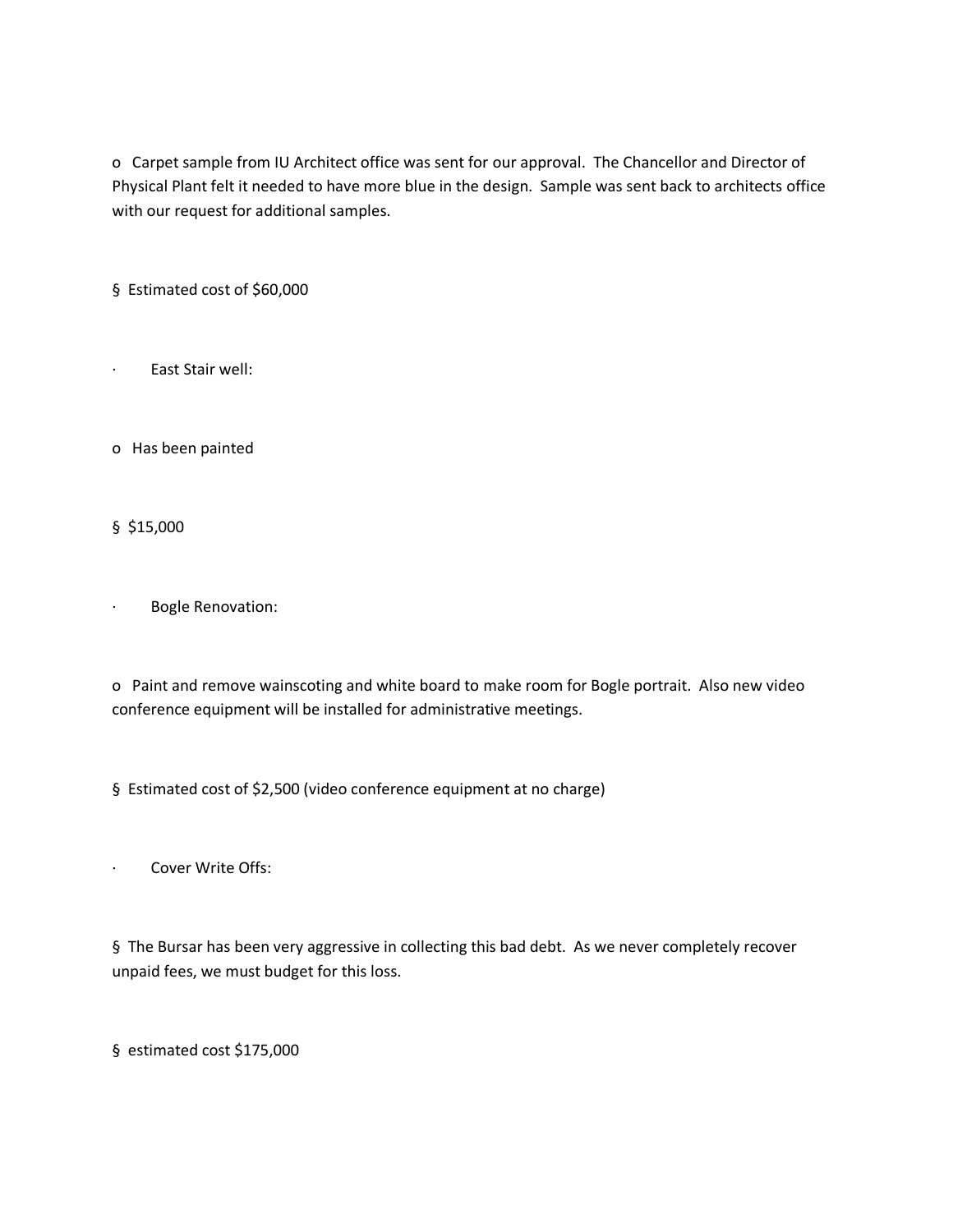· Branding Plan:

o In the process of being implemented throughout the campus. There may be modest additional costs involved.

§ Estimated cost \$5,000

IT intelligent infrastructure

o This project includes providing a second I-Light connection for the campus and migrating our servers to IUITS intelligent infrastructure in Bloomington and Indianapolis.

§ Estimated cost \$100,000; the bid was returned at \$60,000, saving \$40,000, with a recurring annual cost of \$5,000 for maintenance for ten years. However, we also avoid the substantial cost of bring our server room up to code and the recurring cost of maintaining this facility.

Outreach 1 renovation:

o 21st century occupants of Outreach I will be moved to Outreach II during the first week of December. Hope to have contracts for renovation by January 1, 2010

§ Estimated cost \$200,000

· Nursing Simulation Lab:

o This project is tied to the Outreach I renovation, as well as finding a new room for Purdue programs. The total cost will include \$250,000 in equipment.

§ Estimated cost \$600,00 plus \$250,000 = \$850,000

Lighting Project:

o Is needed for safety reasons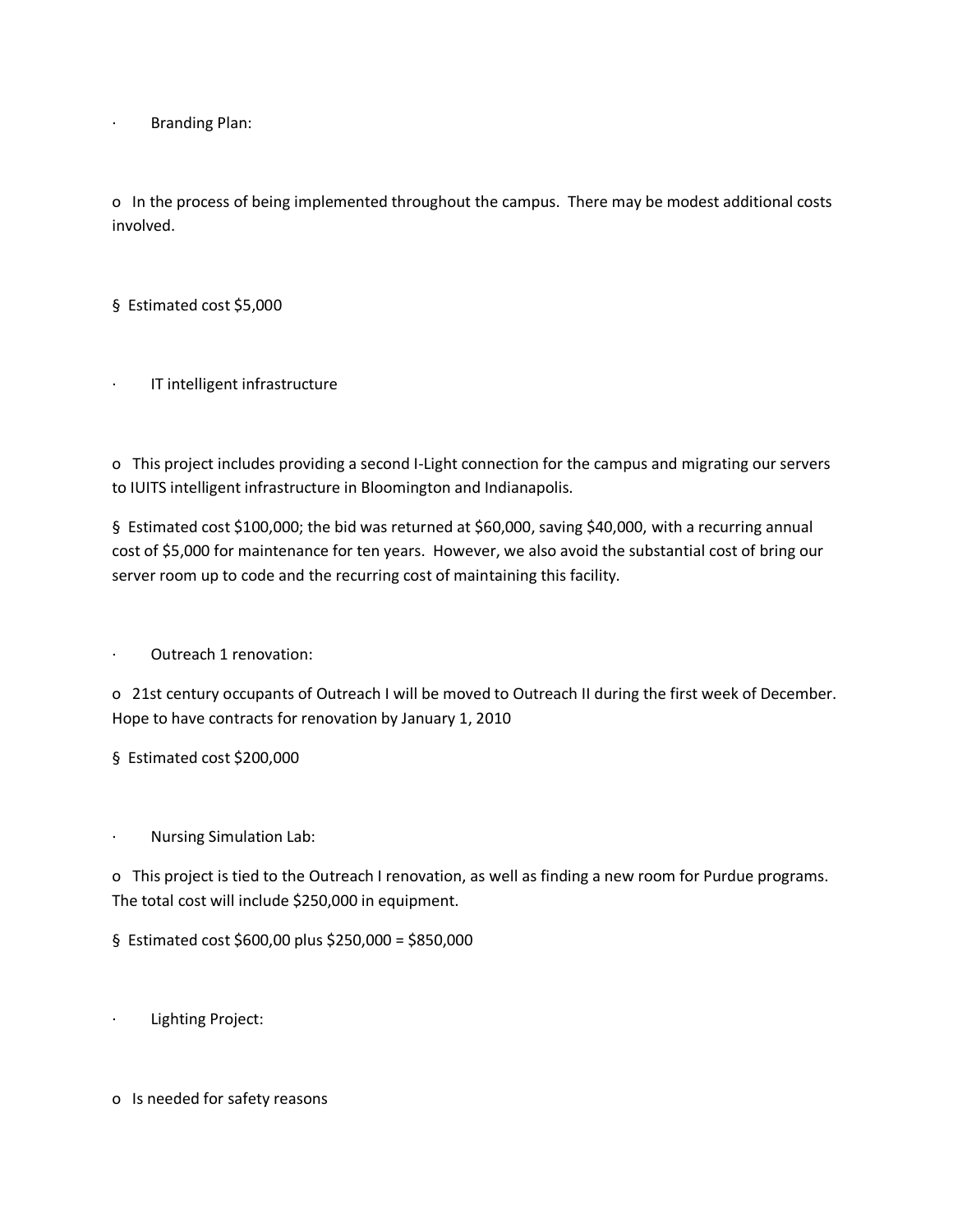§ Estimated cost \$58,000

The following are proposed and pending projects:

Commons Renovation:

o The goal of this project relates to campus pride and connecting and belonging by giving the Commons a more collegiate look for students and including branding element in the space. The current floor, tables, and chairs are 20 years old. The plan is to put the IU pitch fork in the middle of the floor.

§ The estimate for the floor, tables, and chairs is \$60,000. Rather than moving forward piecemeal, it was decided to request the design services of the University Architects Office to develop a comprehensive design approach to revitalizing the space before moving forward. We also plan to involve the new student Chancellor's Advisory Committee in this project. We hope to have a design as project cost to review by mid-spring.

· Classroom Computer cart:

o After reviewing the pros and cons of the laptop cart, examining campus classroom computing needs, and looking at our current lab utilization, we could not establish at this time the need for another stand alone computer lab or justify the purchase of the laptop cart. It was decided to wait until the spring and see if enrollment gains continue. To accommodate current demand, the Library has offered the use of their two labs as long as we keep it opened 40% of the time for student use. We will revisit this issue in the spring.

ALERTUS system:

o Still under review by the IUEPC; it is on hold for now but the choice to purchase will not be an option if a university-wide decision is made.

§ Estimated cost \$74,000

· East Building Flooring and Furniture: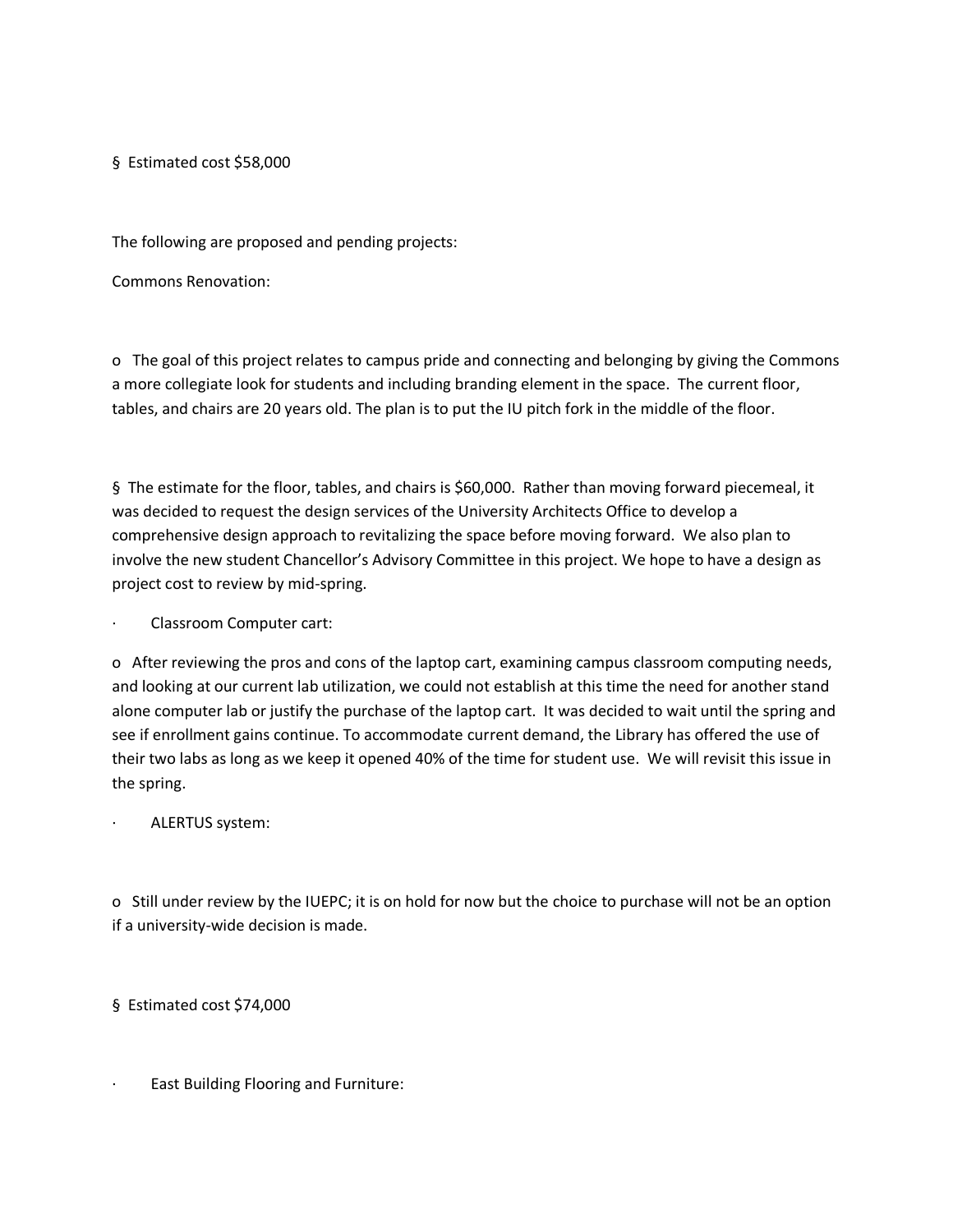o Currently under review; a comprehensive plan will be developed by April of 2010 and a decision will be made at that time

§ Estimated combined cost is \$175,000

Academic Early Warning System:

o The Early Warning System is being addressed at the university level by UITS. The project will be completed over time in phases. Currently, IUPUI is using a new Early Warning Roster that sends notices regarding students at risk at 4 weeks. (Bloomington continues to use the Mid-term Roster that notifies with grades at 6 weeks.) The IUPUI early warning roster is not grades based but rather a mark that indicates a student is either satisfactory or unsatisfactory at that point in time. At the last cabinet meeting, IC Green VCAA Sciame and CIO Van Gordon to reform a task force to make recommendations on this issue. The TF will be co-chaired by Stacy Thomas and Kathy Parkison. Our goal is to implement the Early Warning Roster by spring semester 2010.

§ Cost estimate \$0 to minimal to accommodate some coding issues

- · Wayfinding:
- o Is on hold for now and will be a decision made by the new Chancellor.

# § \$150,0000

Draft of Distinctiveness – S. Sciame-Giesecke

The Committee met on September 28th and came up with a one page of dynamic phrases such as "Unlock your potential". The committee will meet again on the 22nd. OCM will eventually craft the message.

Summer School Planning – S. Sciame Giesecke